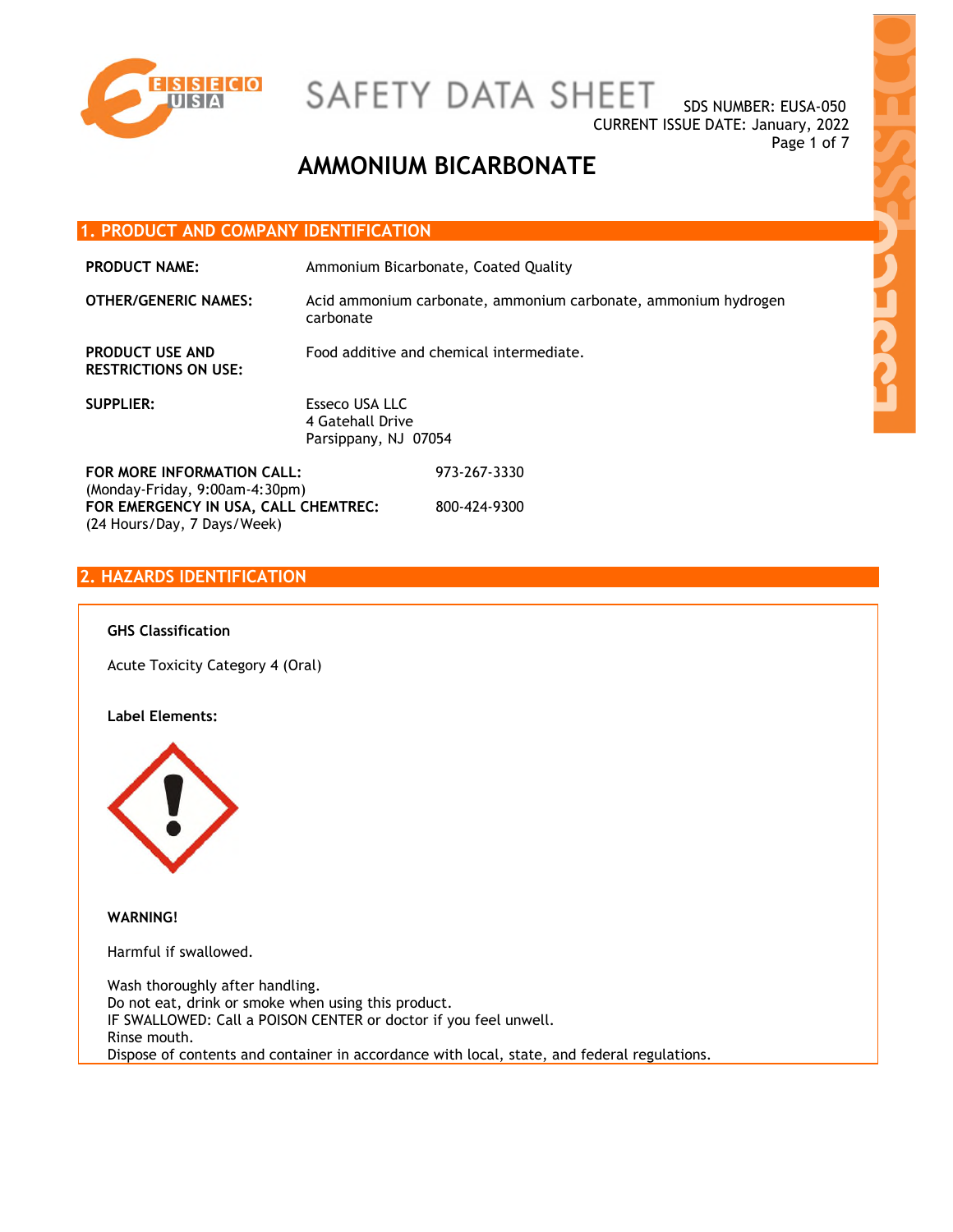

SDS NUMBER: EUSA-050 CURRENT ISSUE DATE: January, 2022 Page 2 of 7

## **AMMONIUM BICARBONATE**

### **3. COMPOSITION/INFORMATION ON INGREDIENTS**

#### **INGREDIENT NAME CAS NUMBER WEIGHT %**

Ammonium bicarbonate

Trace impurities and additional material names not listed above may appear in Section 15 of this SDS. These materials may be listed for local "Right-To-Know" compliance and for other reasons. The exact concentrations are a trade secret.

#### **4. FIRST AID MEASURES**

| SKIN:                                                                                                                                                                                   | Wash skin with plenty of soap and water. Remove contaminated clothing and launder<br>before reuse. Get medical attention if irritation persists.                                          |
|-----------------------------------------------------------------------------------------------------------------------------------------------------------------------------------------|-------------------------------------------------------------------------------------------------------------------------------------------------------------------------------------------|
| EYES:                                                                                                                                                                                   | Flush eyes with water for several minutes. Remove contact lenses if present if you can<br>do so easily and continue flushing. Get medical attention if irritation occurs and<br>persists. |
| <b>INHALATION:</b>                                                                                                                                                                      | Remove to fresh air. If breathing is difficult, give oxygen, provided a qualified operator<br>is available. If symptoms persist, get medical attention.                                   |
| INGESTION:                                                                                                                                                                              | Rinse with water and give 1 glass of water or milk to drink. Do not induce vomiting unless<br>directed to do so by medical personnel. Get medical attention if symptoms develop.          |
| <b>MOST IMPORTANT</b><br>SYMPTOMS/EFFECTS,<br><b>ACUTE AND DELAYED:</b><br><b>INDICATION OF</b><br><b>IMMEDIATE MEDICAL</b><br><b>ATTENTION AND</b><br>SPECIAL TREATMENT,<br>IF NEEDED: | May cause eye, skin, and respiratory tract irritation. May be harmful if swallowed.<br>Immediate medical attention should not be required. Treat symptomatically.                         |

### **5. FIRE FIGHTING MEASURES**

#### **SUITABLE (AND UNSUITABLE) EXTINGUISHING MEDIA:**

Material is not flammable. Use extinguishing media appropriate for material in surrounding fire.

#### **SPECIFIC HAZARDS ARISING FROM THE CHEMICAL:**

Thermal decomposition will generate toxic and corroosive ammonia gas and oxides of nitrogen.

#### **SPECIAL PROTECTIVE EQUIPMENT AND PRECAUTIONS FOR FIRE-FIGHTING:**

Wear NIOSH-approved self-contained breathing apparatus to protect against any release of toxic and/or irritating fumes. Skin and eye protection should also be provided. Use water-spray to keep fire-exposed containers cool, and to knock down vapors and gases.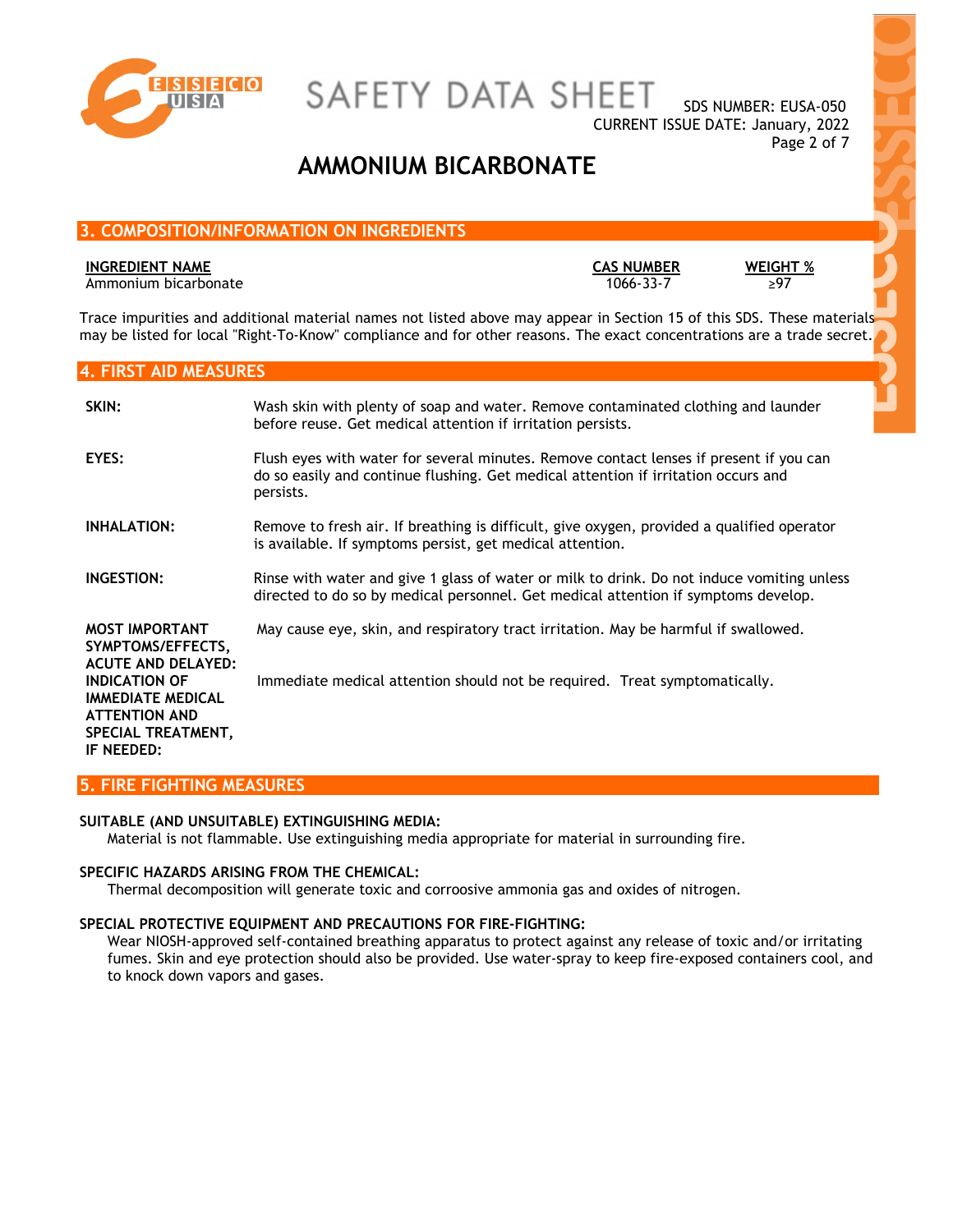

SDS NUMBER: EUSA-050 CURRENT ISSUE DATE: January, 2022 Page 3 of 7

## **AMMONIUM BICARBONATE**

#### **6. ACCIDENTAL RELEASE MEASURES**

**PERSONAL PRECAUTIONS, PROTECTIVE EQUIPMENT, AND EMERGENCY PROCEDURES:** Ventilate the area to remove ammonia vapors. Wear appropriate personal protective equipment.

**ENVIRONMENTAL PRECAUTIONS:** Spills and releases may have to be reported to Federal and/or local authorities. See Section 15 regarding reporting requirements.

**METHODS AND MATERIALS FOR CONTAINMENT AND CLEANING UP:** Promptly shovel or sweep up material with minimum dusting and shovel into an empty container with a cover. Clean spill area with plenty of water.

#### **7. HANDLING AND STORAGE**

**PRECAUTIONS FOR SAFE HANDLING:** (See section 8 for recommended personal protective equipment.) Avoid contact with skin, eyes and clothing. Do not breathe dust or mist. Use with adequate ventilation. Wash thoroughly after handling.

#### **CONDITIONS FOR SAFE STORAGE, INCLUDING ANY INCOMPATIBILITIES:**

Store in a cool, dry, well-ventilated area away from incompatible materials. Keep container closed when not in use and protect from physical damage.

#### **8. EXPOSURE CONTROLS/PERSONAL PROTECTION**

#### **EXPOSURE GUIDELINES**

| <b>INGREDIENT NAME</b> |                                                                                                                                              | <b>ACGIH TLV</b> | <b>OSHA PEL</b> | <b>OTHER LIMIT</b> |
|------------------------|----------------------------------------------------------------------------------------------------------------------------------------------|------------------|-----------------|--------------------|
| Ammonium bicarbonate   |                                                                                                                                              | None             | None            | None               |
|                        | OTHER EXPOSURE LIMITS FOR POTENTIAL DECOMPOSITION PRODUCTS:<br>Ammonia: $OSHA$ TWA = 50 ppm<br>$ACGIH TLV = 25 ppm$<br>$ACGIH$ STEL = 35 ppm |                  |                 |                    |

#### **APPROPRIATE ENGINEERING CONTROLS:**

Provide local exhaust if dusty or misty conditions exist or if there is a release of ammonia. Keep incompatible materials out of hoods, ducts, etc.

### **INDIVIDUAL PROTECTION MEASURES, SUCH AS PERSONAL PROTECTIVE EQUIPMENT**

| SKIN PROTECTION: | For handling dry material, wear rubber gloves and full work clothing,    |
|------------------|--------------------------------------------------------------------------|
|                  | including long-sleeved shirt and trousers. When handling solutions, wear |
|                  | impervious gloves and an apron. If contact with the solution is repeated |
|                  | and/or prolonged, wear full impervious clothing.                         |
|                  |                                                                          |

**EYE PROTECTION:** Wear chemical safety glasses/goggles.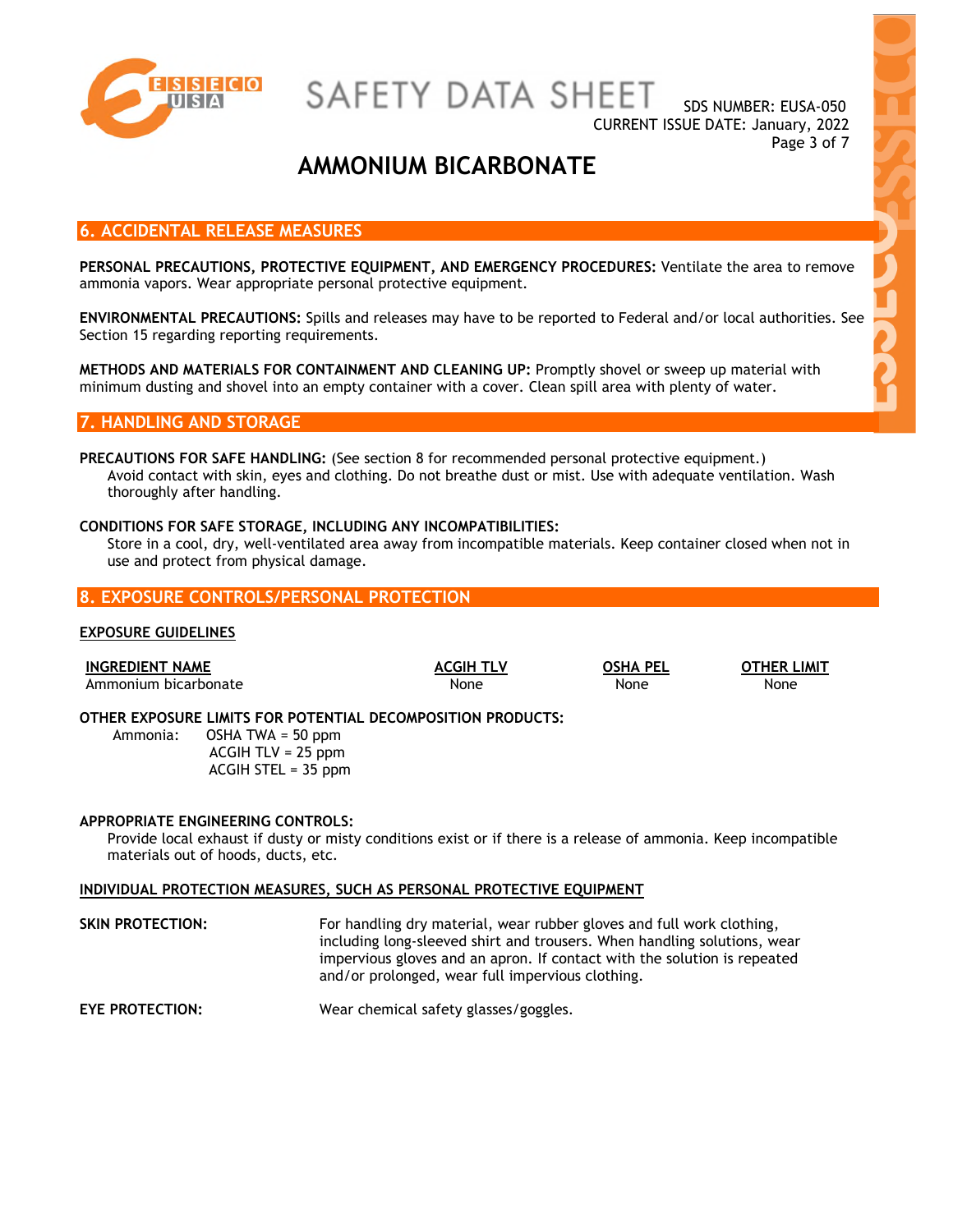

SDS NUMBER: EUSA-050 CURRENT ISSUE DATE: January, 2022 Page 4 of 7

### **AMMONIUM BICARBONATE**

**RESPIRATORY PROTECTION:** Where required, use a NIOSH-approved respirator for dust, mist, and /or ammonia, as conditions indicate. Some exposures may require a NIOSHapproved self-contained breathing apparatus or supplied-air respirator. Equipment selection depends on contaminant type and concentration. Select in accordance with 29 CFR 1910.134 and good industrial hygiene practice.

Not determined.

**ADDITIONAL RECOMMENDATIONS:** Eyewash and safety shower are recommended.

#### **9. PHYSICAL AND CHEMICAL PROPERTIES**

**APPEARANCE:** White granules or crystals. **PHYSICAL STATE: ODOR:** Slight ammonia odor. **ODOR THRESOLD:** Not determined. MOLECULAR WEIGHT: 79.06 **CHEMICAL FORMULA:** CH<sub>5</sub>O<sub>3</sub>N<br> **RELATIVE DENSITY (water = 1.0):** 1.586 **RELATIVE DENSITY (water = 1.0): SOLUBILITY IN WATER (weight %):** 17.4% @ 20°C (68°F) **pH:**  $\sim$ 7.6 (10% w/w solution) **INITIAL BOILING POINT/RANGE:** Not applicable. **MELTING/FREEZING POINT:** 107.85°C (226.13°F)<br> **VAPOR PRESSURE:** Not applicable. **VAPOR PRESSURE: VAPOR DENSITY (air = 1.0):** Not applicable. **EVAPORATION RATE:** Not applicable. **COMPARED TO:** Not applicable. **% VOLATILES:** Not applicable. **PARTITION COEFFICIENT (N-OCTANOL/WATER): VISCOSITY:** Not applicable. **FLASH POINT:** Not flammable. **FLASH POINT METHOD:** Not applicable. **AUTOIGNITION TEMPERATURE:** Not applicable. **UPPER FLAME LIMIT (volume % in air):** Not applicable. LOWER FLAME LIMIT (volume % in air): Not applicable. **DECOMPOSITION TEMPERATURE:** Not determined. **FLAMMABILITY (SOLID, GAS)** Not flammable. **OSHA FLAMMABILITY CLASS:** Not applicable.

#### **10. STABILITY AND REACTIVITY**

#### **REACTIVITY:**

Not normally reactive

#### **CHEMICAL STABILITY:**

Normally stable.

#### **POSSIBILITY OF HAZARDOUS REACTIONS:**  None known.

**CONDITIONS TO AVOID:** 

Avoid elevated temperatures.

#### **INCOMPATIBILITIES:**

Strong oxidizers, strong acids, alkalis.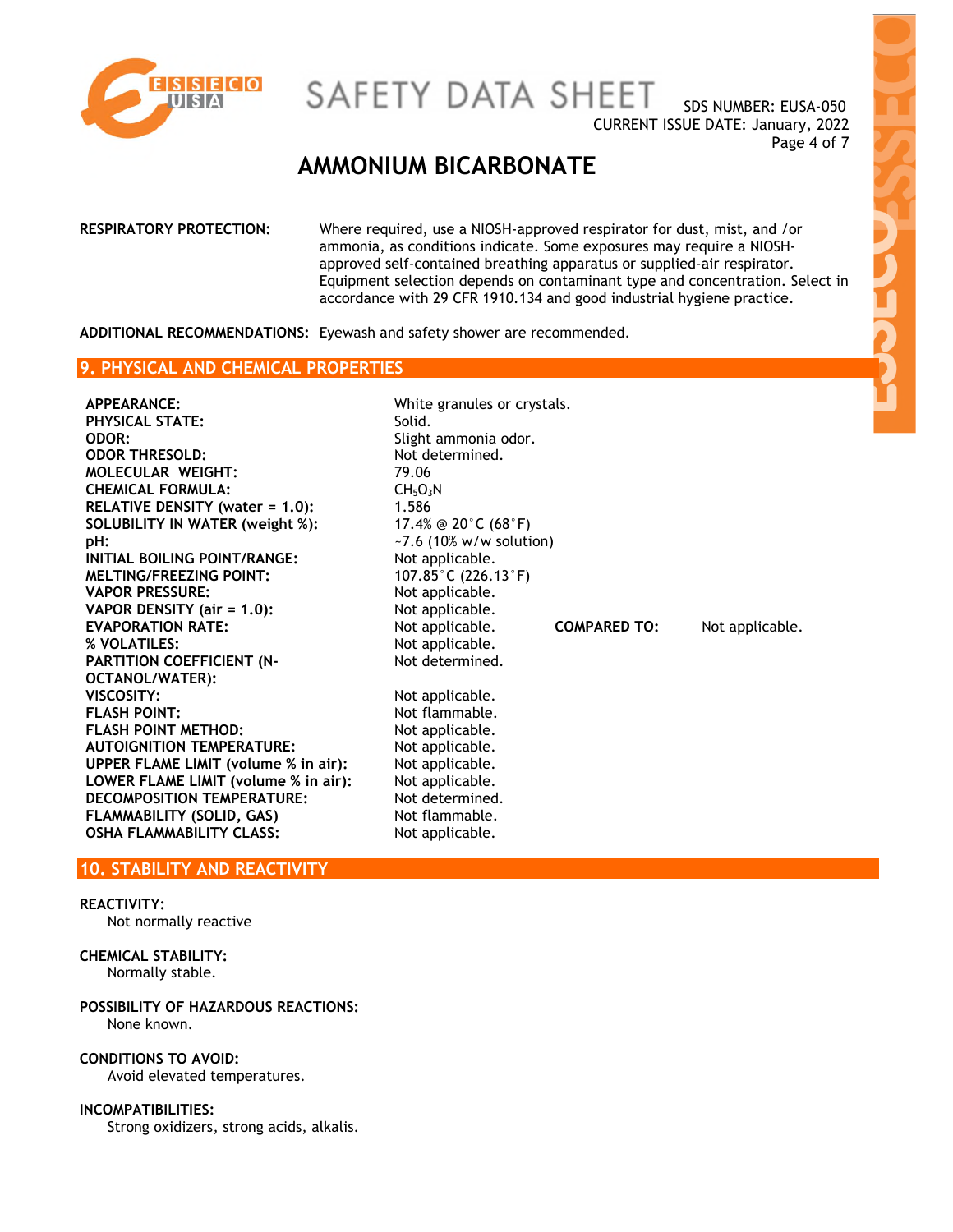

SDS NUMBER: EUSA-050 CURRENT ISSUE DATE: January, 2022 Page 5 of 7

## **AMMONIUM BICARBONATE**

#### **HAZARDOUS DECOMPOSITION PRODUCTS:**

Carbon monoxide, carbon dioxide, nitrogen oxides, ammonia.

#### **11. TOXICOLOGICAL INFORMATION**

#### **POTENTIAL HEALTH HAZARDS**

#### **ACUTE EFFECTS OF EXPOSURE:**

| SKIN:              | Dust, solutions or mist may cause skin irritation from repeated or prolonged contact.                                                           |
|--------------------|-------------------------------------------------------------------------------------------------------------------------------------------------|
| EYES:              | Dust, solutions or mist may irritate the eyes.                                                                                                  |
| <b>INHALATION:</b> | Inhalation of product dust or mist may irritate the respiratory tract.                                                                          |
| INGESTION:         | Ingestion may cause irritation of the gastrointestinal tract and purging, if a large quantity<br>is ingested. Relatively low in acute toxicity. |

**CHRONIC EFFECTS:** None known.

**Ingredients found on one of the three OSHA designated carcinogen lists are listed below.** 

| <b>INGREDIENT NAME</b>                 | <b>NTP STATUS</b> | <b>IARC STATUS</b> | <b>OSHA LIST</b> |
|----------------------------------------|-------------------|--------------------|------------------|
| No ingredients listed in this section. | ----              | ----               | ----             |

#### **NUMERICAL MEASURES OF TOXICITY:**

#### **Immediate (Acute) Effects:**

Ammonium Bicarbonate -  $LD_{50}$  (oral, rat) = 1576 mg/kg.

#### **Delayed (Subchronic and Chronic) Effects:**

Data not available.

### **Other Data:**

None

#### **12. ECOLOGICAL INFORMATION**

**ECOTOXICITY:**  The following ecotoxicity data is available for Ammonium bicarbonate: Oncorhynchus mykiss LC50 96 hrs 17.3 mg/l

### **PERSISTENCE AND DEGRADABILITY:**

No data available

#### **BIOACCUMULATIVE POTENTIAL:**

No data available

**MOBILITY IN SOIL:**  No data available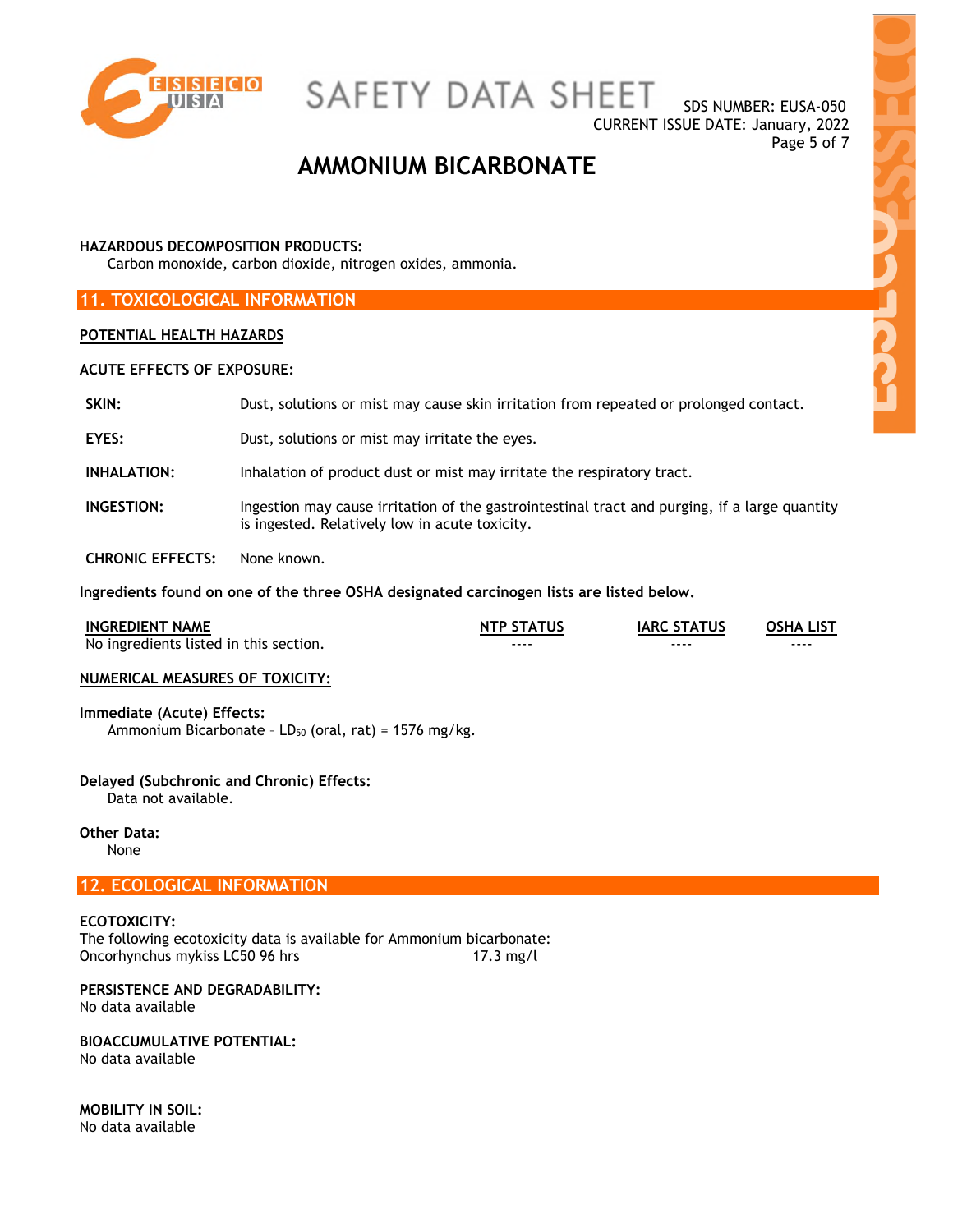

SAFETY DATA SHEET

SDS NUMBER: EUSA-050 CURRENT ISSUE DATE: January, 2022 Page 6 of 7

**Hold** 

### **AMMONIUM BICARBONATE**

**OTHER ADVERSE EFFECTS:**  No data available.

#### **13. DISPOSAL CONSIDERATIONS**

#### **RCRA**

**Is the unused product a RCRA hazardous waste if discarded?** No

**If yes, the RCRA ID number is:** Not applicable.

**OTHER DISPOSAL CONSIDERATIONS:**  Dispose of in accordance with applicable Federal, State and Local regulations.

The information offered in section 13 is for the product as shipped. Use and/or alterations to the product such as mixing with other materials may significantly change the characteristics of the material and alter the RCRA classification and the proper disposal method.

#### **14. TRANSPORT INFORMATION**

| US DOT HAZARD CLASS:         | Not regulated.  |
|------------------------------|-----------------|
| US DOT ID NUMBER:            | Not applicable. |
| <b>PROPER SHIPPING NAME:</b> | Not applicable. |

For additional information on shipping regulations affecting this material, contact the information number found in Section 1.

#### **15. REGULATORY INFORMATION**

#### **TOXIC SUBSTANCES CONTROL ACT (TSCA)**

**TSCA INVENTORY STATUS:** All components are listed on TSCA Inventory of Chemical Substances. **OTHER TSCA ISSUES:** None.

#### **SARA TITLE III/CERCLA**

"Reportable Quantities" (RQs) and/or "Threshold Planning Quantities" (TPQs) exist for the following ingredients.

**INGREDIENT NAME SARA/CERCLA RQ (lb) SARA EHS TPQ (lb)** Ammonium bicarbonate and the state of the state of the state of the state of the state of the state of the state of the state of the state of the state of the state of the state of the state of the state of the state of th

**Spills or releases resulting in the loss of any ingredient at or above its RQ requires immediate notification to the National Response Center [(800) 424-8802] and to your Local Emergency Planning Committee. Many states have more stringent regulations. Report all spills in accordance with local, state and federal regulations.** 

**SECTION 311 HAZARD CLASS:** See OSHA Hazard Classification in Section 2.

#### **SARA 313 TOXIC CHEMICALS**:

The following ingredients are SARA 313 "Toxic Chemicals" and may be subject to annual reporting requirements. CAS numbers and weight percents are found in Section 2.

#### **INGREDIENT NAME COMMENT**

No ingredients listed in this section.